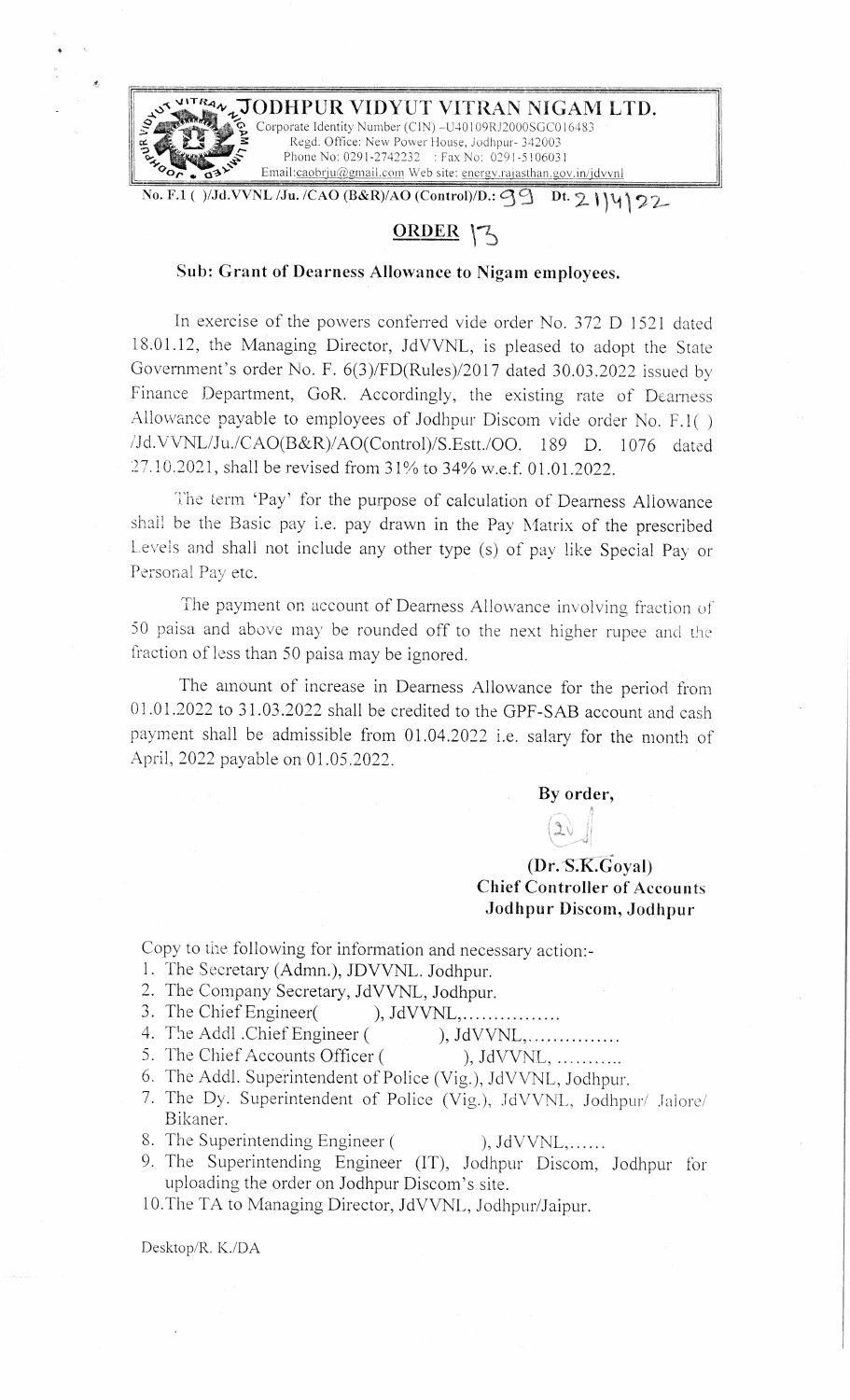11.The Joint Director Personnel, JdVVNL, Jodhpur.

12. The Sr. Accounts Officer / Accounts Officer ( ), JdVVNL, .......

13. The Public Relation Officer, JdVVNL, Jodhpur.<br>14. The Dy. Director (), JdVVNL,...

14. The Dy. Director (

15. The Executive Engineer ( ), JdVVNL, ... ... ... ...

•

16. The Personnel Officer ( ), JdVVNL, ... ... ...

17.The TA/PS to Director (Technical/Finance), JdVVNL, Jodhpur.

 $A$ <sup>*trice</sup>, southput.*<br>
Accounts Officer (Control)</sup> **Jodhpur Discom, Jodhpur** 

Desktop/R. K./DA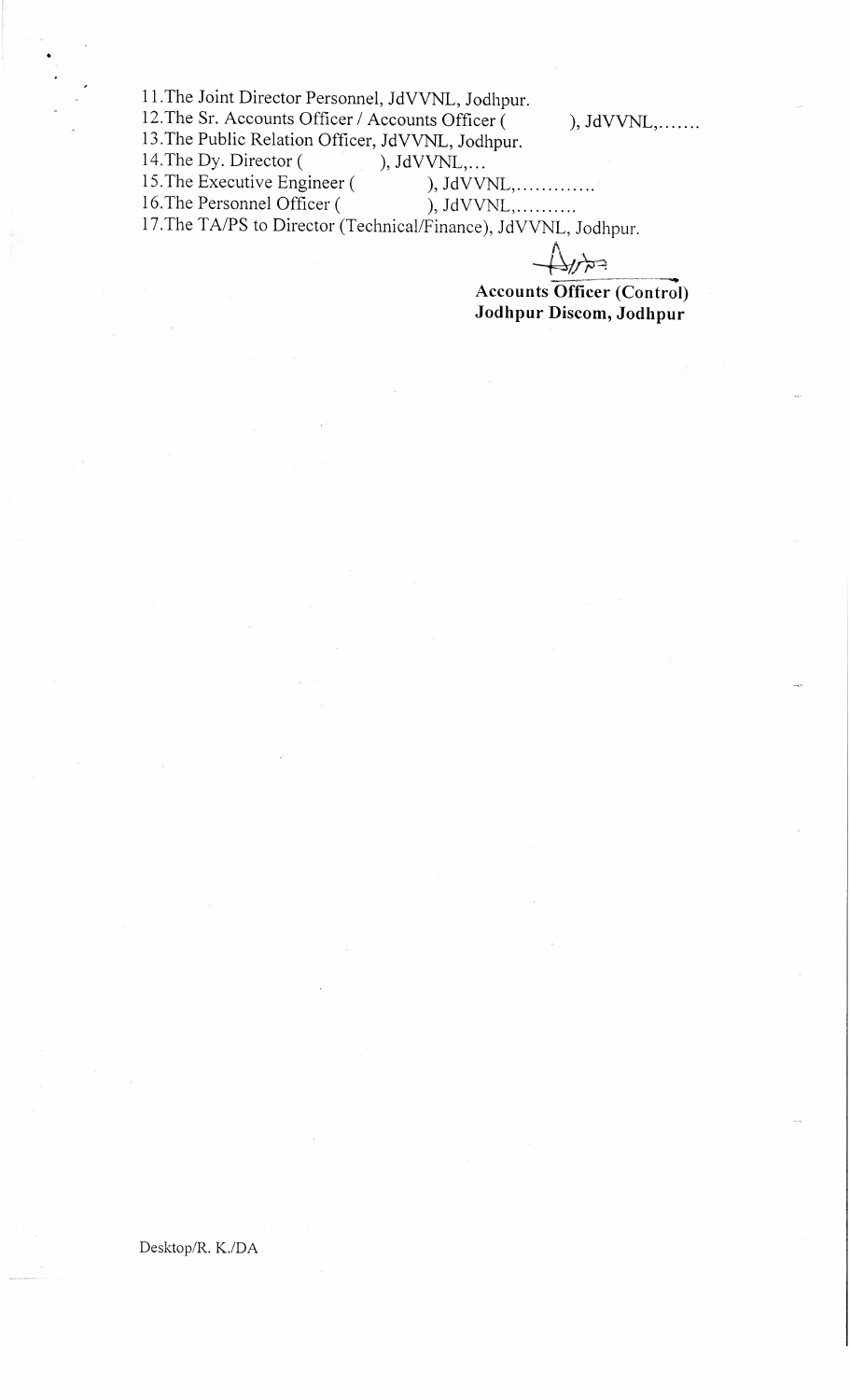## **GOVERNMENT OF RAJASTHAN FINANCE DEPARTMENT (RULES DIVISION)**

No. F. 6(3) FD (Rules)/2017

C:\JS-11\DA \DA\_Ord er \_Jan\_2022.docx

•<br>•

### Jaipur, dated:

**3 0 MAR 2022** 

# **ORDER**

## **Sub: Grant of Dearness Allowance to State Government employees.**

The Governor is pleased to order that the existing rate of Dearness Allowance payable to the State Government employees, drawing pay in the Rajasthan Civil Services (Revised Pay) Rules, 2017, under Finance Department Order of even number dated 25-10-2021 shall be revised from 31% to 34% with effect from 01-01-2022.

- 2. The term 'Pay' for the purpose of calculation of Dearness Allowance shall be the Basic Pay i.e. pay drawn in the Pay Matrix of the prescribed Levels and shall not include any other type(s) of pay like Special Pay or Personal Pay etc.
- 3. The payment on account of Dearness Allowance involving fraction of 50 paisa and above may be rounded off to the next higher rupee .and the fraction of less than 50 paisa may be ignored.
- 4. The amount of increase in Dearness Allowance for the period from 01-01-2022 to 31-03-2022 shall be credited to the GPF Account as per provisions of Rajasthan Government Servants General Provident Fund Rules, 2021 as under :
	- (i) For the employees recruited before 1-1-2004 GPF Account.
	- (ii) For the employees who were. recruited on or after 1-1-2004 GPF-2004.
	- (iii) For the employees of Autonomous Bodies / PSUs / Boards / Corporations etc. - GPF-SAB.
- 5. Cash payment shall be admissible from 01-04-2022 i.e. salary for the month of April, 2022 payable on 01-05-2022.

**By order of the Governor,** 

**(Sudttir Kumar Sharma)**  Secretary, Finance (Budget)